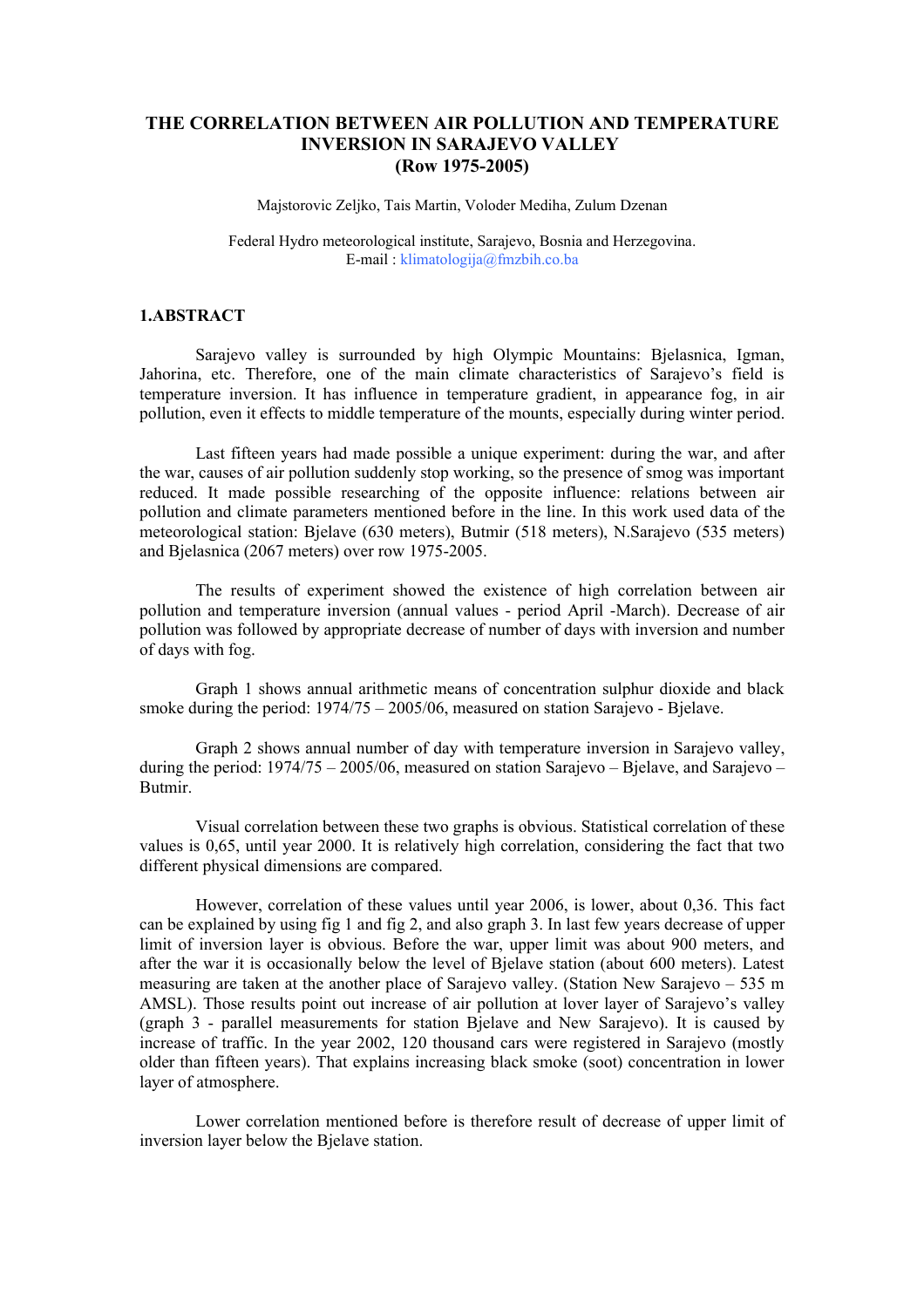Because of the lack of adequate measurements on different spots, and especially aero sondage measurements, this article is not adequate for analyses of the causes of this issue. Also, part of the solution could be related with climatic changes.

Answers should be sought with the help of complex model of temperature inversion and air pollution. It is important to notice that structure of particles of pollution before and after the war is different. Before the war it was industry, and today it is traffic. That fact significantly changes physical conditions and input parameters of the model.



Figure. 1. Sarajevo valley – level of inversion early in the morning



**Figure 2.** Sarajevo valley – level of inversion early afternoon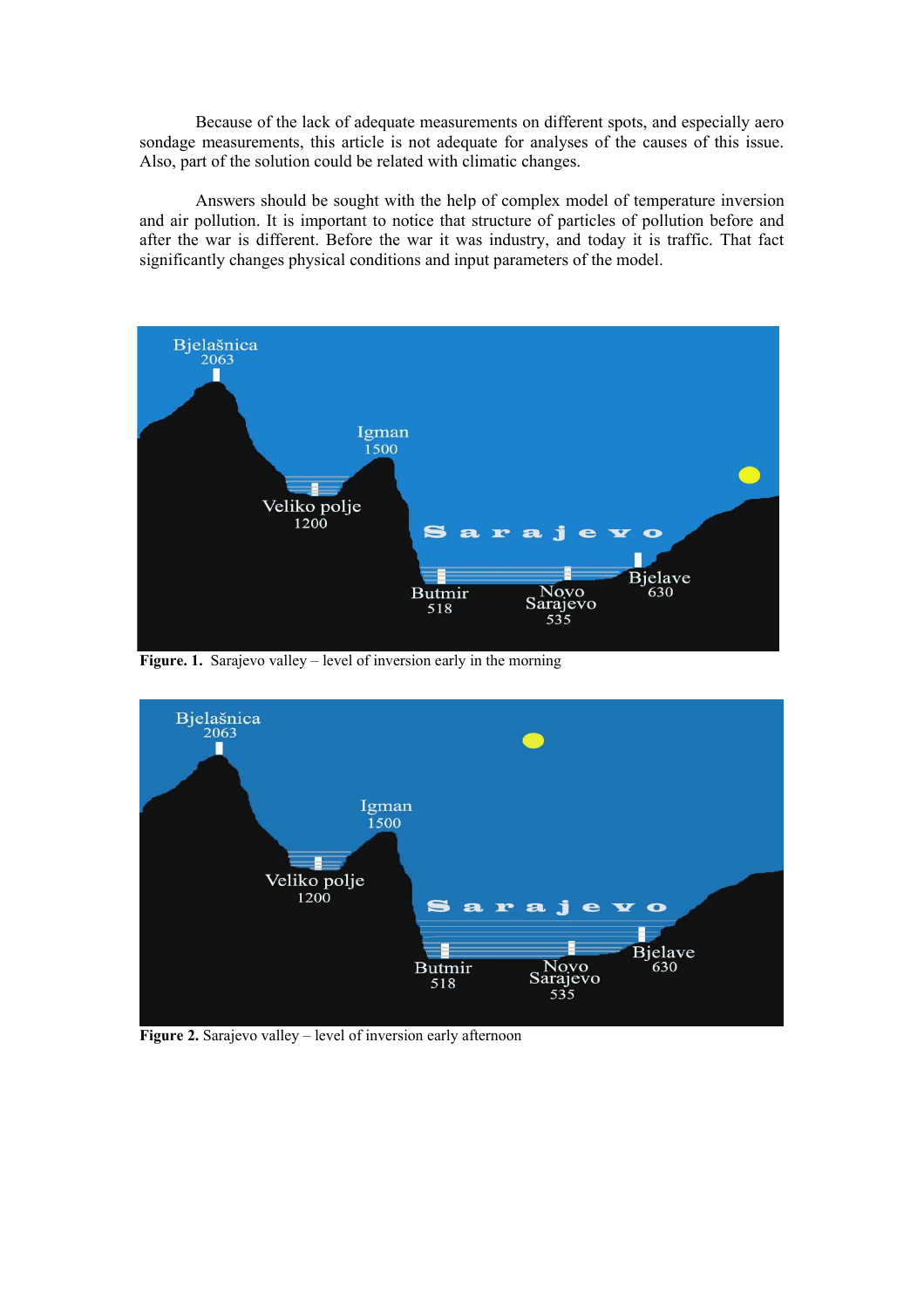

**Graph 1**



**Graph 2**